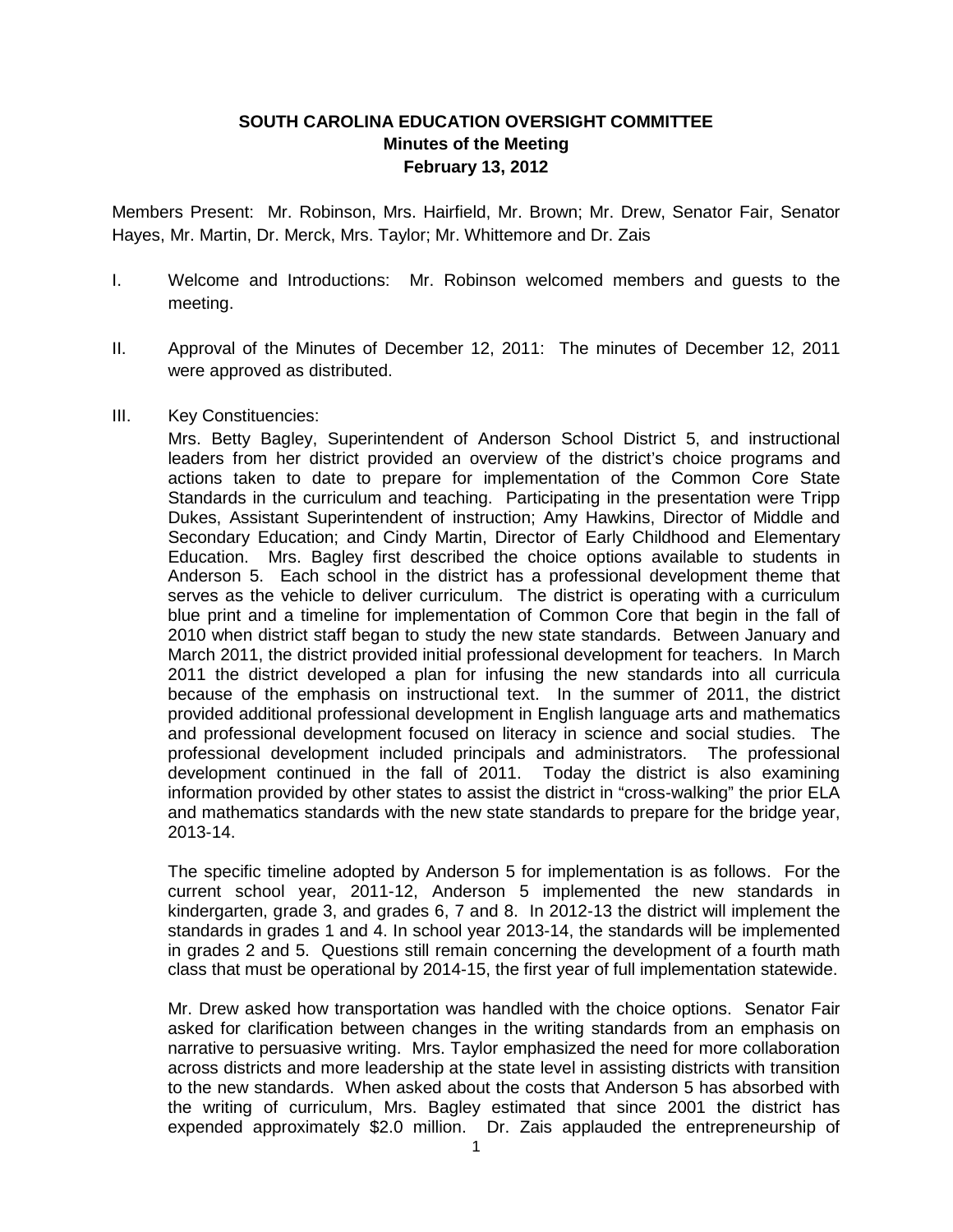Anderson 5 and the choice program options as demonstrating innovation and transformation from the bottom up. Both Mrs. Hairfield and Mr. Martin asked questions about the inability of smaller districts without the infrastructure or human capital to provide their teachers with such professional development and curriculum options. Mrs. Bagley stated that the door is always open to other districts for support.

IV. Subcommittee Reports

The committee then turned to the Subcommittee reports.

- A. Academic Standards and Assessments: Dr. Merck noted that the cyclical review of the science standards is underway with the EOC staff in the process of forming three panels to review the standards. He also noted that the information report regarding the growth indices will be the basis for having simulations performed to determine if the criteria for determining the growth ratings should be amended for the 2012 school and district report cards.
- B. EIA and Improvement Mechanisms: Mr. Drew called upon Mrs. Barton to give an update on the Fiscal Year 2012-13 EIA budget. Mrs. Barton notified the committee that many of the EOC's recommendations were included in Governor Haley's Executive Budget. She also communicated that the full Ways and Means Committee will complete its deliberations on the budget during the week of February 20.
- C. Public Awareness: Mrs. Hairfield reported that the subcommittee will pursue a public awareness campaign with the Clare Morris Agency to assist staff in promoting the 2020 Vision and in engaging stakeholders in actions to meet the goals of the 2020 Vision. Such action includes the new page on the EOC website designed with resources to help parents, educators and community/business leaders.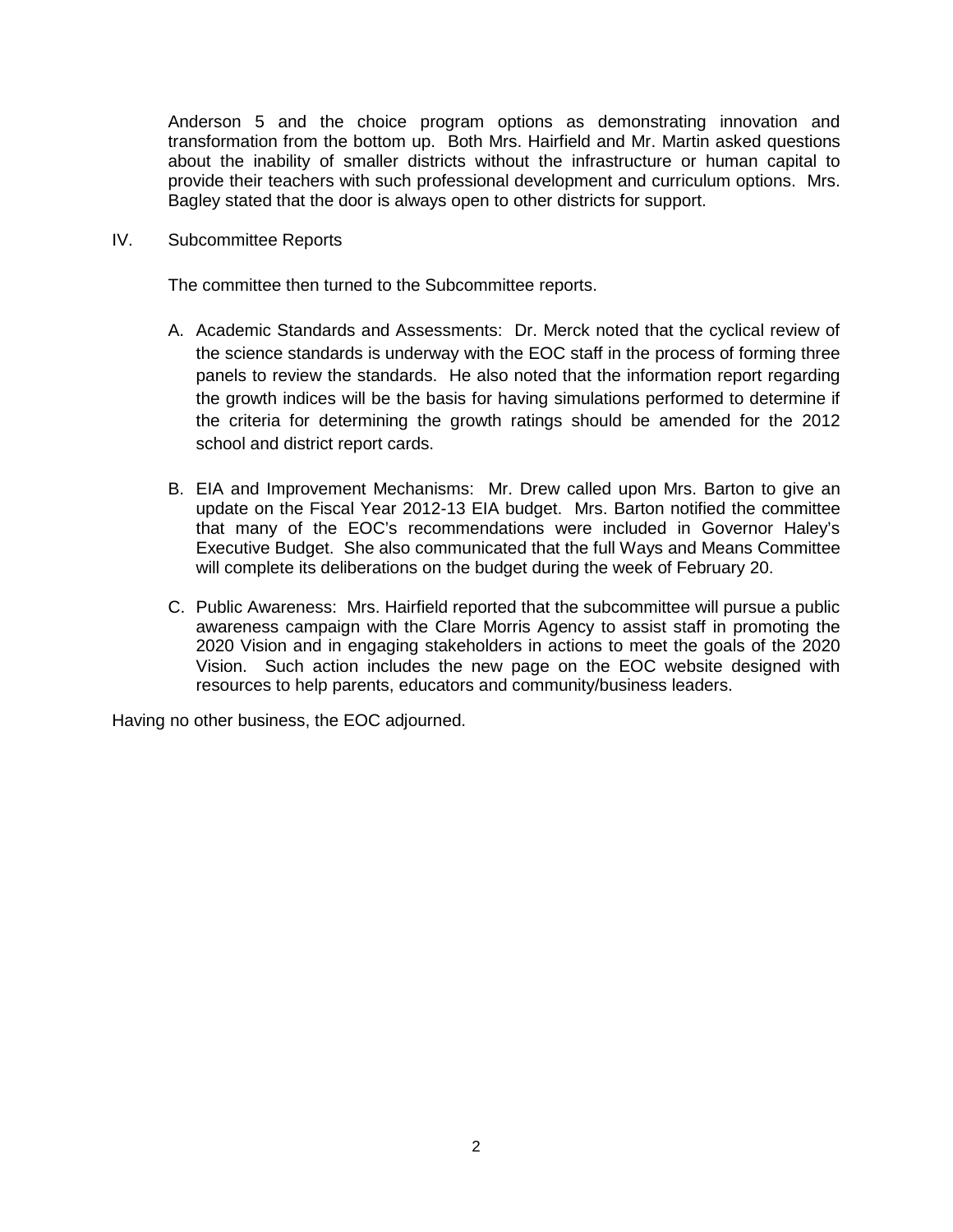# **SOUTH CAROLINA EDUCATION OVERSIGHT COMMITTEE Minutes of the Meeting April 9, 2012**

Members Present: Mr. Robinson, Mrs. Hairfield, Mr. Drew, Senator Fair, Senator Hayes, Mr. Martin, Dr. Merck, Rep. Neal; Rep. J. Roland Smith; Mrs. Taylor; Mr. Warner; Mr. Whittemore and Dr. Zais

- I. Welcome and Introductions: Mr. Robinson welcomed members and guests to the meeting.
- II. Approval of the Minutes of February 13, 2012: The minutes of February 13, 2012 were approved as distributed.

Mr. Robinson called upon Mrs. Barton who informed the members that the South Carolina Geographic Alliance won first prize, the Arthur Robinson Award for Best Printed Map, for the map *Natural Hazards of South Carolina* and honorable mention in the same category for the map *Religious Diversity in South Carolina.* The Cartography and Geographic Information Society sponsored the international competition.

III. Key Constituencies

Presenting before the EOC were the following individuals from Communities In Schools: Jane Riley-Gambrell, Executive Director, the Charleston Area; Terry Linder, Executive Director, the Midlands; and Susie Smith, Executive Director, Greenville. With the mission of Communities In Schools (CIS) being "to surround students with a community of support, empowering them to stay in school and achieve in life, the presenters described the CIS Model of Integrated Student Supports and the future of the program in South Carolina. The individuals focused on the goal of reestablishing a South Carolina State Office that will actively support the capacity of local communities to build strong Communities In Schools organizations and provide statewide leadership through:

- Statewide partnerships and resources
- Marketing and advocacy and productive government relationships
- State network management and development
- Training and technical assistance
- Data collection, management and reporting

Senator Fair, Rep. Neal and Mrs. Taylor asked questions about how the state office would be created and funded and how many counties are currently not being served by CIS.

IV. Subcommittee Reports

The committee then turned to the Subcommittee reports.

A. Academic Standards and Assessments: Dr. Merck summarized the recommendation of the Subcommittee to amend the growth value table beginning in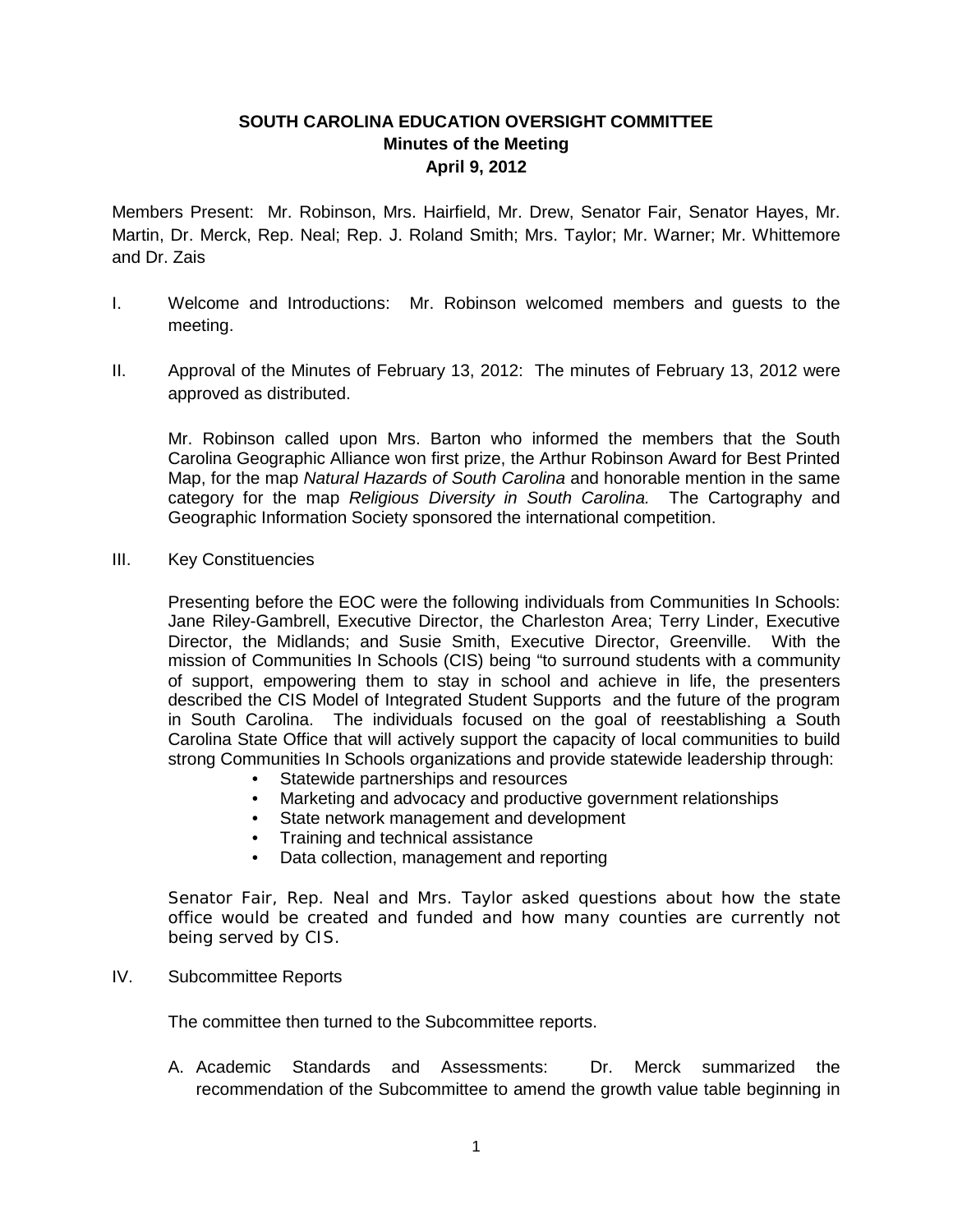school year 2012-13 that is used in the calculation of the growth index. There being no discussion, the motion was approved unanimously.

B. EIA and Improvement Mechanisms: Mr. Drew summarized the findings and recommendations of the Teacher Loan Report. The three recommendations in the report include: (1) changing the statutory definition of critical geographic need schools from schools with a poverty index of 70% or greater to a poverty index of 80% or greater; (2) the EOC considering including in its budget recommendations for FY2013-14 an increase in EIA appropriation for the program to provide funding for individuals who qualify for the program but are denied the loan due to insufficient funds; and (3) the creation of a policy board of governance or an existing state agency to be the central authority of the program to set goals, allocate funding, etc. There being no discussion, the report was approved unanimously.

Mr. Drew then summarized the key findings of a report summarizing the findings of the 2011 Parent Survey. The report includes two recommendations: (1) a review of the items on the teacher, parent and student survey, especially to look at using the student survey to measure teacher effectiveness; and (2) the EOC would work with schools to increase the number of parents who are African-American or Hispanic who complete and return the survey. Sen. Fair suggested that if the student surveys are amended then questions related to bullying should be included. There being no further discussion, the report was approved unanimously.

Mr. Drew then called upon Mrs. Barton to give an update on the Fiscal Year 2012-13 budget process. Mrs. Barton notified the committee that the bill is currently being considered in the Senate Finance Committee and is likely to be debated in the Senate during the week of May 15.

Mr. Drew then called upon Mr. Warner to discuss the Innovation Initiative motion. Mr. Warner described to the committee the rationale for moving to a system of education that is more personalized and empowers more creativity. He referred to the work of South Carolina ETV with the Criminal Justice Academy. Mr. Warner recommended that the motion pass so that the EOC could pilot innovation incubators that will look at the instruction and assessment of student learning. The motion as recommended by the Subcommittee was: The Education Oversight committee will undertake a project to explore innovative ways to transform the assessment and delivery of public education in South Carolina that will increase student academic achievement.

Mrs. Taylor commented that the proposal would resemble the educational concept, "flipping the classroom" that provides for more individualized instruction and achievement. Sen. Hayes asked Dr. Zais about his opinion. Dr. Zais agreed that master-based learning, more on-line content, and greater facilitation of learning is the future. Mr. Drew reiterated the importance of technology in the pilot projects.

Rep. Neal described one concept that could be included in the pilot. The proposal would eliminate traditional A through F grading and replace it with standards-based mastery so that the assessment would determine if students knew the standards. Mr. Robinson asked that the committee first adopt the motion and then work out the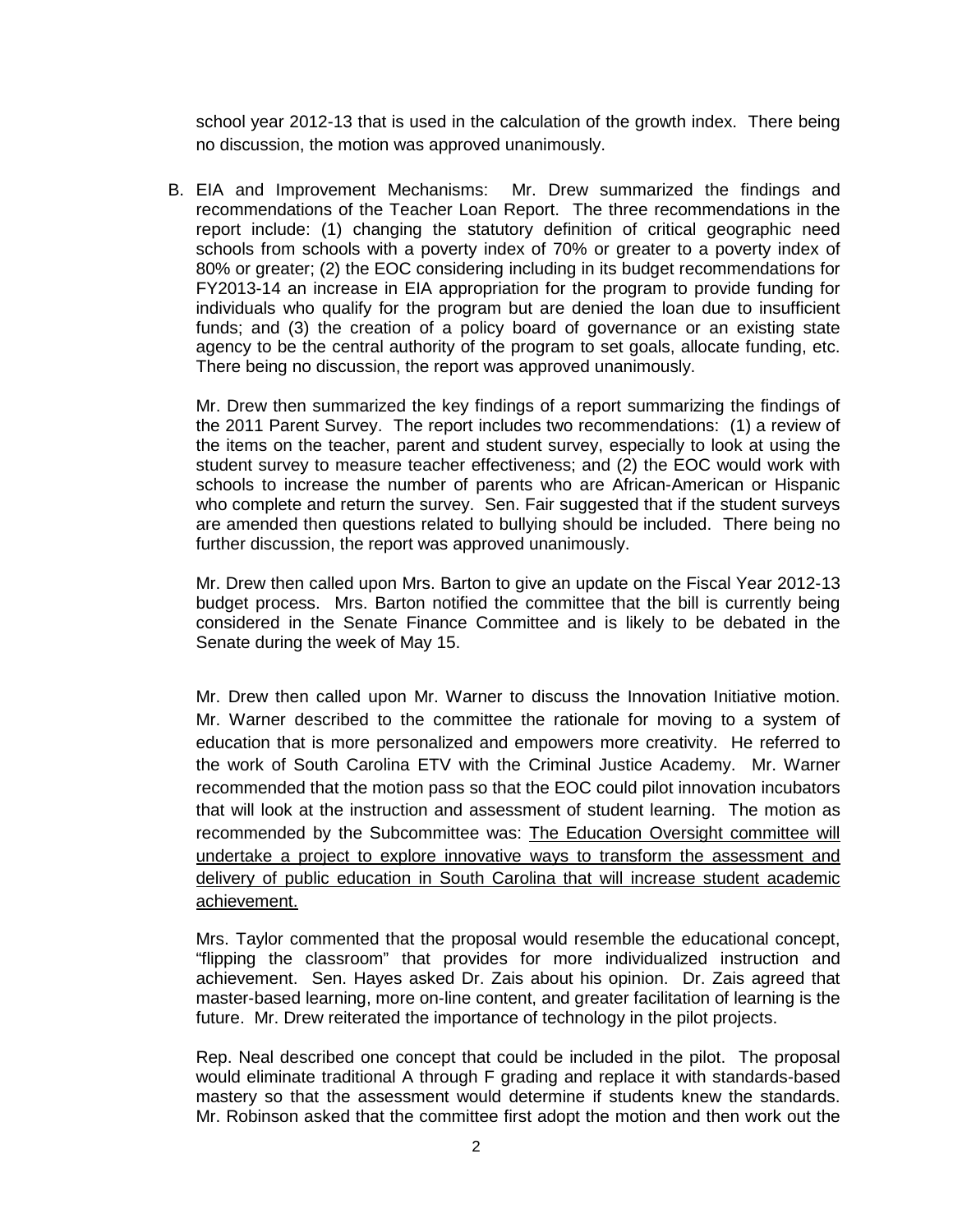concept and details at a later date. There being no further discussion, the motion was approved unanimously.

C. Public Awareness: Mrs. Hairfield reported that the subcommittee does not have a report today but will meet in May.

IV. Other Business – Mr. Robinson recognized Mrs. Meka Bosket and Dr. Erica Bissell of the South Carolina Department of Education who gave an overview of the ESEA waiver and the implementation of the new South Carolina English language arts and mathematics standards. EOC members voiced concern that there are 83 different approaches to implementation being used. Dr. Zais stated that the Department of Education will help develop and facilitate district curriculums. Mrs. Taylor also suggested that the agency help facilitate discussion between districts on implementation.

Then Dr. Zais provided data relating per pupil spending in each school district with the poverty index and absolute rating of each school district. Dr. Zais commented that what is wrong with public education in South Carolina is not lack of money. He also stated that over the past fifteen years for every increase in 22 students, seven additional teachers and administrators have been employed. EOC members commented that teacher and administrator turnover are also factors that impact student achievement and per pupil funding.

Mr. Robinson asked if there was any additional information that needed to come before the Committee. Having no other business, the EOC adjourned.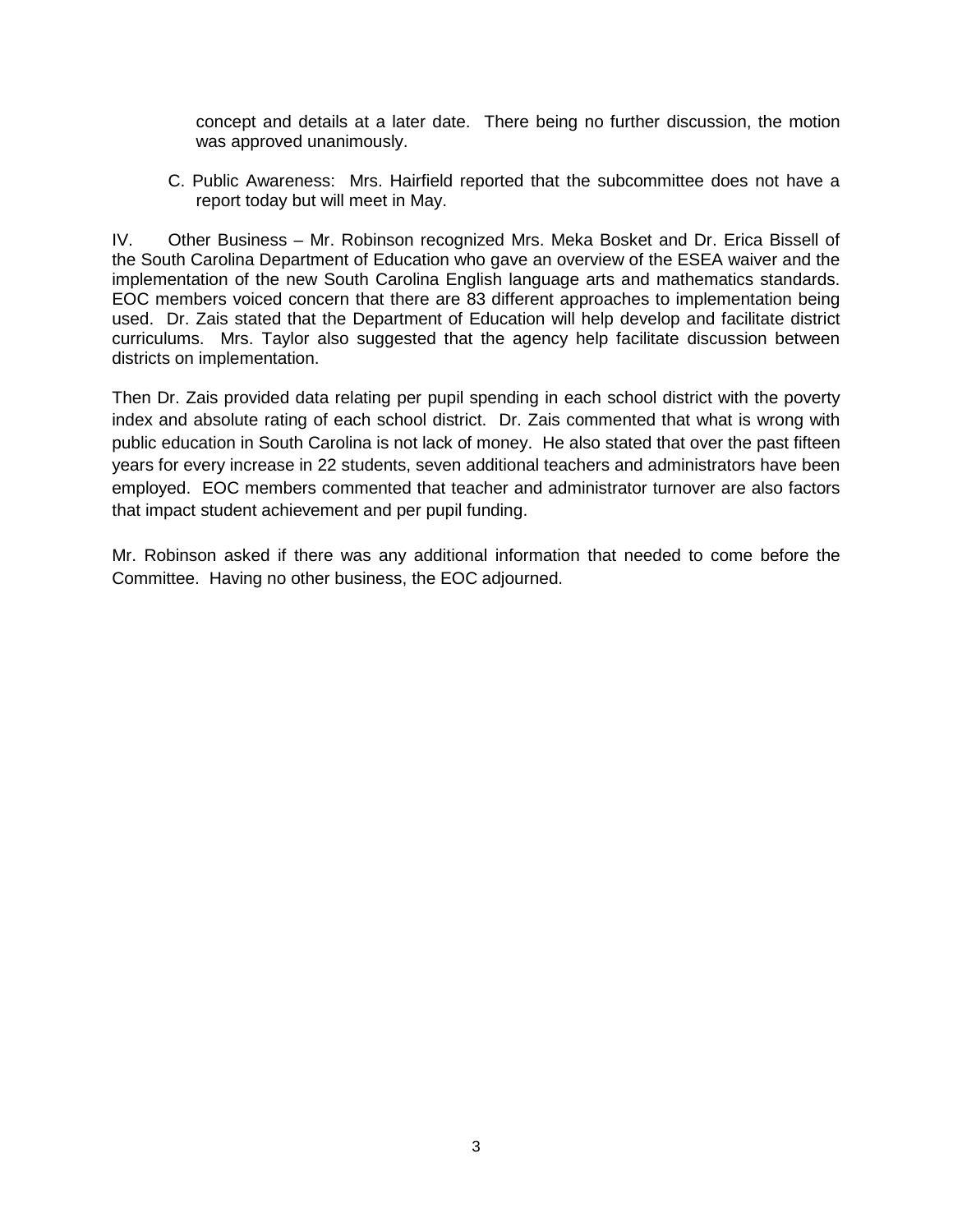### **SOUTH CAROLINA EDUCATION OVERSIGHT COMMITTEE Minutes of the Meeting June 11, 2012**

Members Present: Mr. Robinson; Mr. Drew; Senator Fair; Senator Hayes; Mr. Martin; Dr. Merck; Rep. Neal; Mrs. Taylor; Mr. Warner; Mr. Whittemore; and Dr. Zais

- I. Welcome and Introductions: Mr. Robinson welcomed members and guests to the meeting.
- II. Approval of the Minutes of April 9, 2012: The minutes of April 9, 2012 were approved as distributed.

At the request of Mr. Warner, Senator Fair made a motion that, having voted on the prevailing side, the motion to approve the minutes be reconsidered. The motion to approve the minutes was reconsidered, and the minutes were amended to delete all references to an "education incubator." The minutes as amended were adopted.

III. Key Constituencies

Dr. Gerrita Postlewait, representing the Innovation Steering Committee, addressed the Committee. She described the goal of the Innovation Steering Committee to be increasing the supply of high quality public school options for students. Regarding assessments, the objective is to measure those things which we value for all students, namely, knowledge, skills and disposition. She also provided an overview of the Committee's actions since January. Dr. Postlewait focused on: (1) explaining the cycle of innovation; (2) a review of eight non-traditional, promising learning models that result in significantly higher student success rates; and (3) five common elements among the eight models. Dr. Postlewait then turned over the presentation to the following two successful non-traditional models:

## **Anson New Tech High School in Wadesboro, North Carolina**

The presenters were: (1) Jacki Martin, Associate Director of the Riley Institute at Furman University; (2) Chris Stinson, Principal of New Tech High School; (3) Blaine Maples a math teacher at the school; and (4) Casey McElroy, a student. The presenters documented that New Tech currently manages a national network of 86 New Tech schools serving more than 8,500 students. Fourteen new schools will open this fall, including two in South Carolina in Clarendon and Colleton Counties, both within seventy miles of the new Boeing facility.

The staff and student from Anson High School documented the school's implementation and successes over time. New Tech schools are standards-driven, often team taught, and rooted in Project-based learning. A culture of trust, respect and responsibility are the hallmarks of New Tech culture. At New Tech schools, students acquire a level of responsibility similar to what they would experience in a professional work environment. Working on projects and in teams, students are accountable to their peers, while taking individual responsibility to get work done. In this trusted, respectful environment, students decide how to allocate their time, team roles and how to collaborate. Smart use of technology supports innovative approaches to instruction and culture. All classrooms have a one-to-one computing ratio. With access to Web-enabled computers, every student becomes a self-directed learner who no longer needs to rely primarily on teachers or textbooks for knowledge and direction.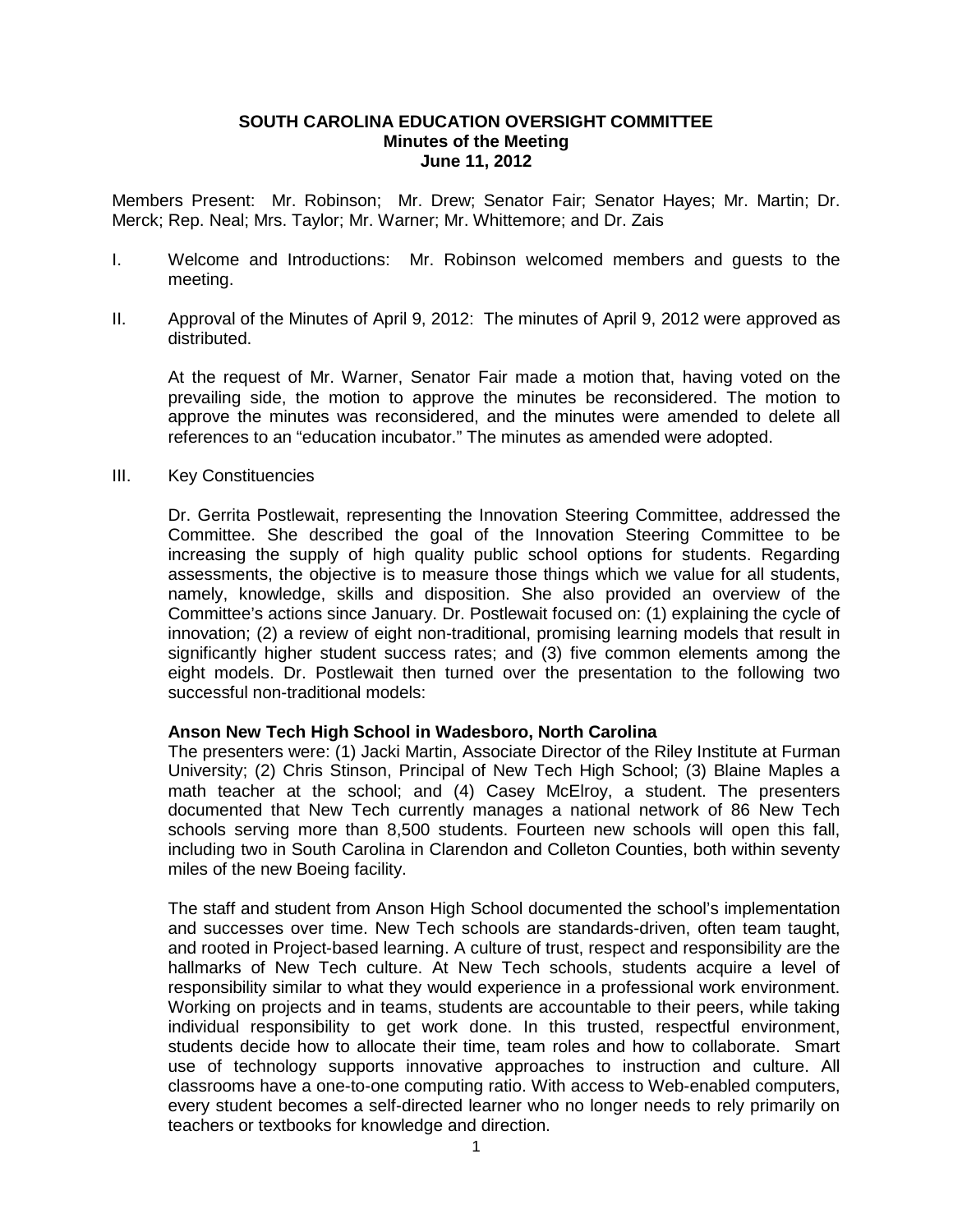Mrs. Taylor inquired as to whether children with disabilities are served in the program. Mr. Stinson responded yes. Mr. Neal asked about the recruitment of students into the program. Sen. Fair asked about the impact of Common Core on the program. Dr. Merck asked about the optimum size of a New Tech high school. Mr. Drew asked about the importance of leadership to successfully implement the program.

#### **Early College High School in Horry County, South Carolina**

The presenters were: (1) Joan Grimmett, Principal of the Early College High School and (2) Marilyn Fore, Senior VP, Academic Affairs and Provost at Horry-Georgetown Technical College. The presenters described that there are three Early College High Schools currently operating in Beaufort, Greenville and Horry Counties. The presenters described how the Horry County business and education community came together to implement the program. The initial goal was to improve the district's dropout rate. The program targeted students of color who were in the middle quartile academically and who would be first-generation college-going students. The presenters gave evidence of the impact of the program on the graduation and college-going rates of the students along with personal testimonies from students. Mr. Neal asked about the minimum academic qualifications.

Dr. Postlewait summed up the next steps for the Innovation Steering Committee, focusing on how to move models like these to large-scale implementation. Mr. Warner asked about the obstacles holding back the system. Dr. Postlewait noted that in her opinion the threat of change that comes with transforming the traditional learning environment and delivery system is probably the greatest impediment.

Mr. Warner and Rep. Neal then discussed the issue of where the greatest challenge in our educational system exists. Mr. Warner contended that getting the affluent, educated parents concerned about their children not performing as well as the top 10% of children in other states will help raise public awareness for all students. Rep. Neal argued that he worried most about the children at the other end, who typically end up in prison or with limited resources and need the attention first. Both concurred that inertia and ambivalence are the greatest obstacles to transforming the system for all children.

IV. Subcommittee Reports

The committee then turned to the Subcommittee reports.

A. Academic Standards and Assessments:

Dr. Merck summarized the findings and recommendations of the three panels that reviewed the current science standards. There being no discussion, the recommendation of the subcommittee to approve the report on the science standards was approved unanimously.

Dr. Merck then summarized the results of the three-year analysis of PASS achievement data. With respect to student achievement, differences in achievement by gender existed for Reading, but not for Mathematics. Students who receive free lunch achieve at substantially lower levels than do full-pay lunch students. Reduced lunch students achieve midway between these groups. The patterns of student achievement on PASS are similar to the patterns of student achievement on PACT. With respect to retention, the retention rate at each grade level is small,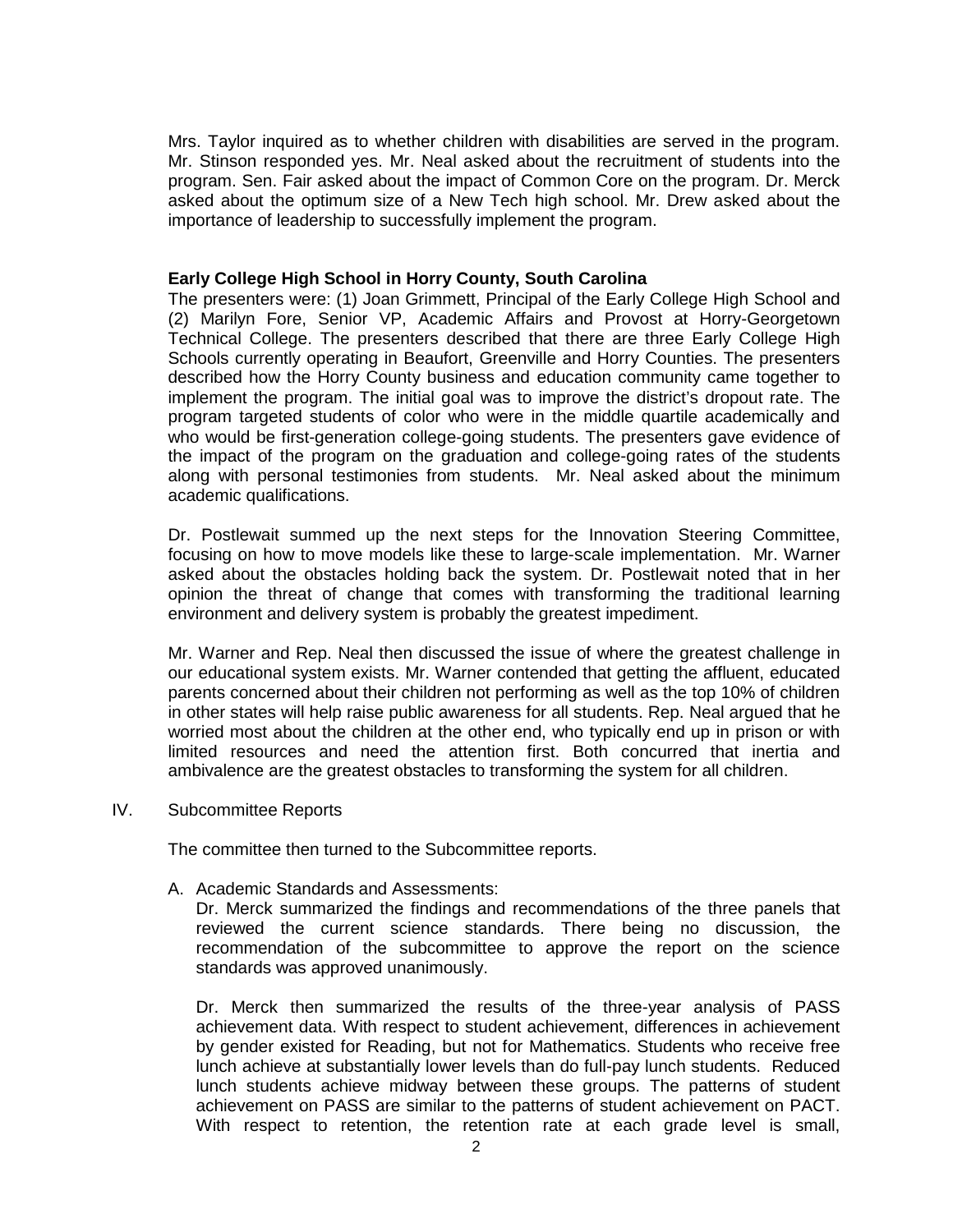approximately 1 percent of students. Compared to promoted students, larger percentages of retained students are Male, African-American, have a Disability, and participate in the federal school lunch program. And, based on the PASS data analyzed, academic benefits of retention for success at the next grade level were present from grade 3 to grade 4, but were minimal for all other grade transitions.

- B. EIA and Improvement Mechanisms: Mr. Drew reviewed the status of the 2012-13 General Appropriation Bill, noting those items for which the EOC had made policy and budgetary recommendations
- C. Public Awareness: Due to Mrs. Hairfield being out of the country, Mrs. Barton reported for the subcommittee on the implementation of the 2020 Public Awareness Campaign. She noted the results of the Teacher Appreciation Week mailings and student contests.
- V. Dr. Zais then presented how South Carolina might transform the current education model "from one that fails too many children and provides a mediocre education to many others to a more effective model that satisfies the aspirations and matches the abilities of all students." The Superintendent focused on transforming the following elements: (1) standards. what is taught; (2) environment, where it is taught; (3) intensity, when it is taught; (4) curriculum, how it is taught; (5) instructors, who teaches it; (6) testing, how it is evaluated; and (7) control, how schools are governed.
- VI. The EOC then went into Executive Session for the purpose of discussing a personnel matter.

The veil having been lifted, the EOC came out of Executive Session. Mr. Robinson announced that he would pursue finalizing a three-year contract for an individual to become Executive Director of the agency.

VII. Mr. Robinson asked if there was any additional information that needed to come before the Committee. Having no other business, the EOC adjourned.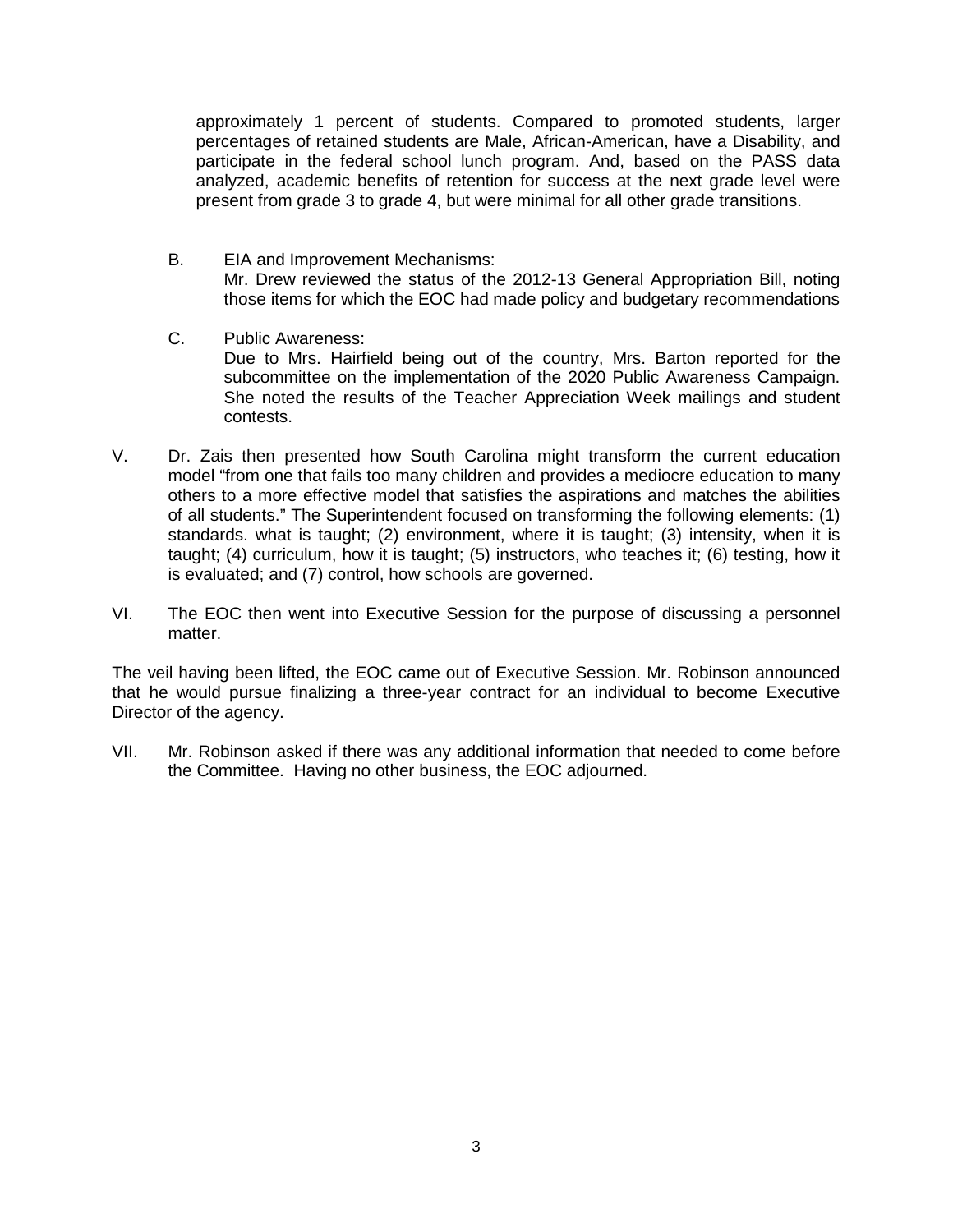## **SOUTH CAROLINA EDUCATION OVERSIGHT COMMITTEE Minutes of the Meeting August 13, 2012**

Members Present: Mr. Robinson; Mr. Drew; Senator Fair; Senator Hayes; Mrs. Hairfield; Mr. Martin; Rep. Neal; Rep. Patrick; Mrs. Perry; Mrs. Taylor; Mr. Warner; and Mr. Whittemore. Mr. Jay W. Ragley attended for Dr. Zais.

Welcome and Introductions: Mr. Robinson welcomed members and guests to the meeting.

## Mission of the EOC

Mr. Robinson introduced Jon Peirce, Senior Fellow at the Institute of Public Service and Policy Research at the University of South Carolina, to engage the members in a conversation about the roles and responsibilities of the Education Oversight Committee. The discussion began with an overview of the legislatively mandated functions of the EOC and included several issues related to the current and future mission of the EOC: (1) the review and monitoring of accountability; (2) engagement of business, education and policymakers in open, non-political dialogue; and (3) recommending policies and programs to policymakers that would transform public education delivery system. Members voiced consensus that accountability should not happen in a vacuum but should be collaboration with the focus being on preparing students for careers and citizenship. The members concluded that as the EOC was created with specific functions that will be decided by the General Assembly and Governor. The members expressed a desire to continue the discussion at a later time.

#### Update on Development of New Assessments

Mr. Robinson introduced Elizabeth Jones, Director of the Office of Assessment at the South Carolina Department of Education. Ms. Jones provided an overview of South Carolina's involvement in the Smarter Balanced Assessment Consortium. South Carolina became one of 21 governing states in Smarter Balanced in June of 2012. The Consortium is developing assessments that will be aligned to the Common Core State Standards in English/language arts/literacy and mathematics in grades 3 through 8 and grade 11 and operational in school year 2014-15. The Consortium will develop formative tools, interim assessments and summative assessments. Formative assessments are projected to cost between seven and nine dollars. The summative assessments, which will be computer-adaptive, will be administered during a twelve-week window of testing at the end of the year. The summative assessments are intended to be used for accountability purposes, measuring student achievement and growth. The summative assessment is intended to measure student the knowledge and skills to be college and career ready.

Mr. Warner asked about critical thinking and other skills and dispositions like team-building. Ms. Jones responded that performance tasks are being designed for the summative task that will hopefully provide measures of such skills. Senator Fair asked for more explanation on computer adaptive tests in general. This summer item development began with pilot testing of items being done in February and March of 2013. Field testing will begin in early 2014. Questions were also raised about the costs of technology and bandwidth available in the districts. Ms. Jones responded that a survey is being conducted with information to be provided this fall on the costs of going to computer-delivery of assessments.

At noon the Committee broke for lunch and reconvened at 1:00 p.m.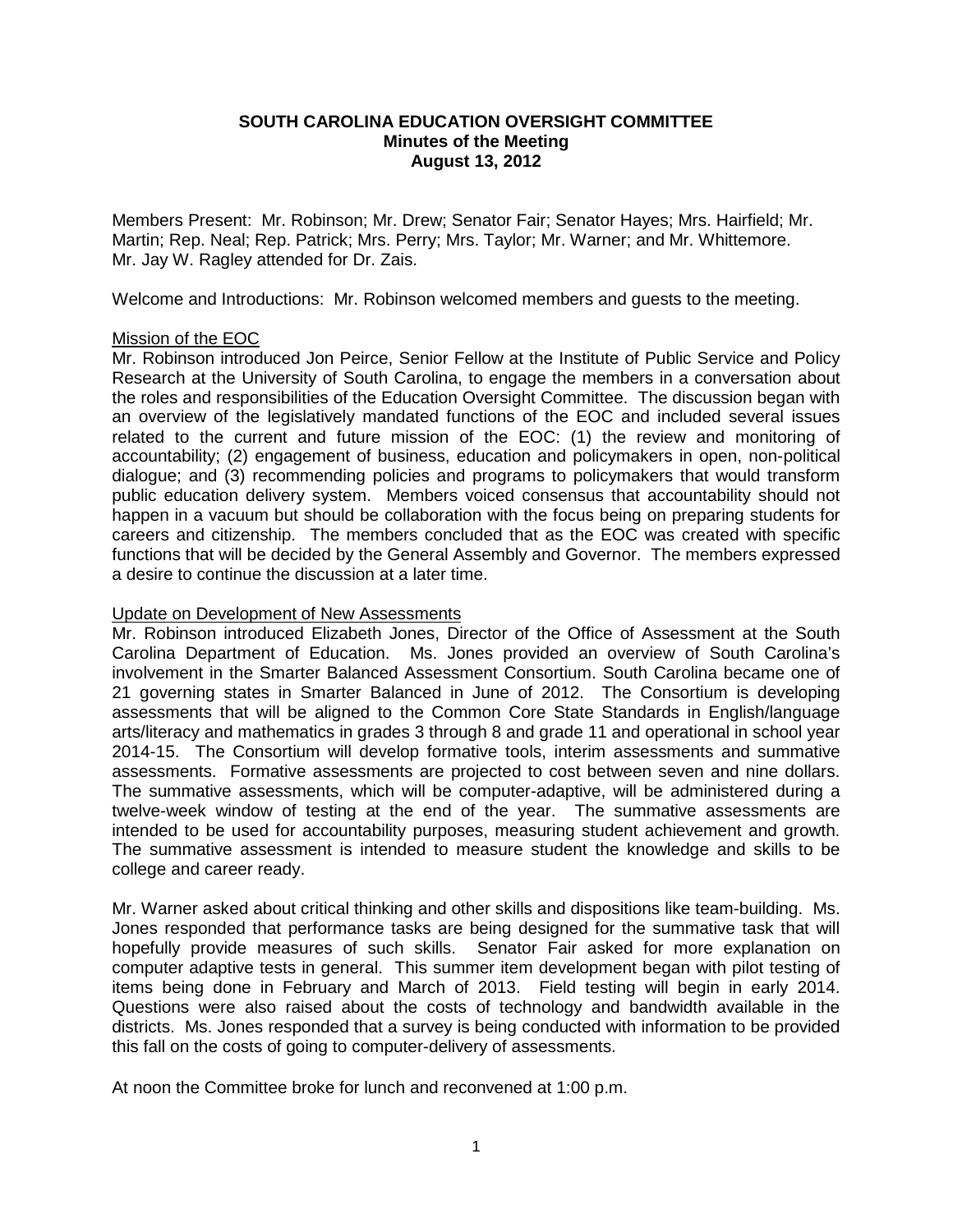#### Update on ESEA Waiver

Ms. Charmeka Bosket, Deputy Superintendent of the Office of School Effectiveness and Dr. Nancy Busbee, Deputy Superintendent for the Division of Accountability at the South Carolina Department of Education presented an update on the ESEA waiver that was approved by the U.S. Department of Education on July 19, 2012. Dr. Busbee provided an overview of the A to F letter grades assigned to schools and school districts. Ms. Bosket focused on the teacher evaluation system to be tested in 22 SIG schools in the current school year. Mr. Neal and Ms. Taylor asked for clarification about the evaluation system and how the system will be used after the Beta-testing.

#### Cyclical Review of Accountability System

Mrs. Barton reminded the EOC members that pursuant to Section 59-18-910, the EOC is required beginning 2013 to undertake a review of the entire accountability system. Mr. Drew suggested that the EOC set up a plan for how the accountability system will be reviewed. Ms. Barton asked for names of individuals who should participate in the broad-based stakeholder group. Sen. Hayes reaffirmed the importance of getting input from the field, especially from parents, teachers and school board members. Mr. Warner reiterated his belief that the entire public education delivery system has to be transformed including the governance of public education. Mr. Neal agreed that bold steps, a paradigm shift is needed. Ms. Perry reiterated the importance of educators sharing what initiatives are working in their schools. Sen. Fair suggested that the EOC include brain scientist Desmond Kelly from Greenville Memorial Hospital on the review.

## South Carolina Reading Achievement Systemic Initiative

Dr. Baron Holmes gave an overview of progress being made in states where systemic reading initiatives have been implemented. Using the report from the South Carolina Reading Achievement Systemic Initiative and other data available from Alabama and Florida, Dr. Holmes talked about a framework for developing systemic policy changes that would improve reading/literacy in South Carolina. The chairman appointed Barbara Hairfield to lead a group who will work with Dr. Holmes on recommending policies to improve reading/literacy in South Carolina using existing research and evidence from other states.

## Participation on Other Governing Bodies

Mr. Drew updated the EOC on the work of the Charter School Advisory Committee. Mr. Drew reported that there are 57 charter schools. There were 15 applications made this year of which two were withdrawn and 8 met the requirements of the law. Mr. Drew noted that he questions whether the Advisory Committee is actually needed any longer. Mr. Warner updated the members on the Governor's School for the Arts and Humanities. The School is focusing on helping children in poverty receive the same benefits of the school through an expanded outreach program.

#### EOC Roles and Responsibilities

Mr. Robinson asked the staff to take the information discussed at the retreat and come back to the full EOC in October with draft objectives for 2012-13.

Approval of the Minutes of June 11, 2012: The minutes of June 11, 2012 were approved as distributed.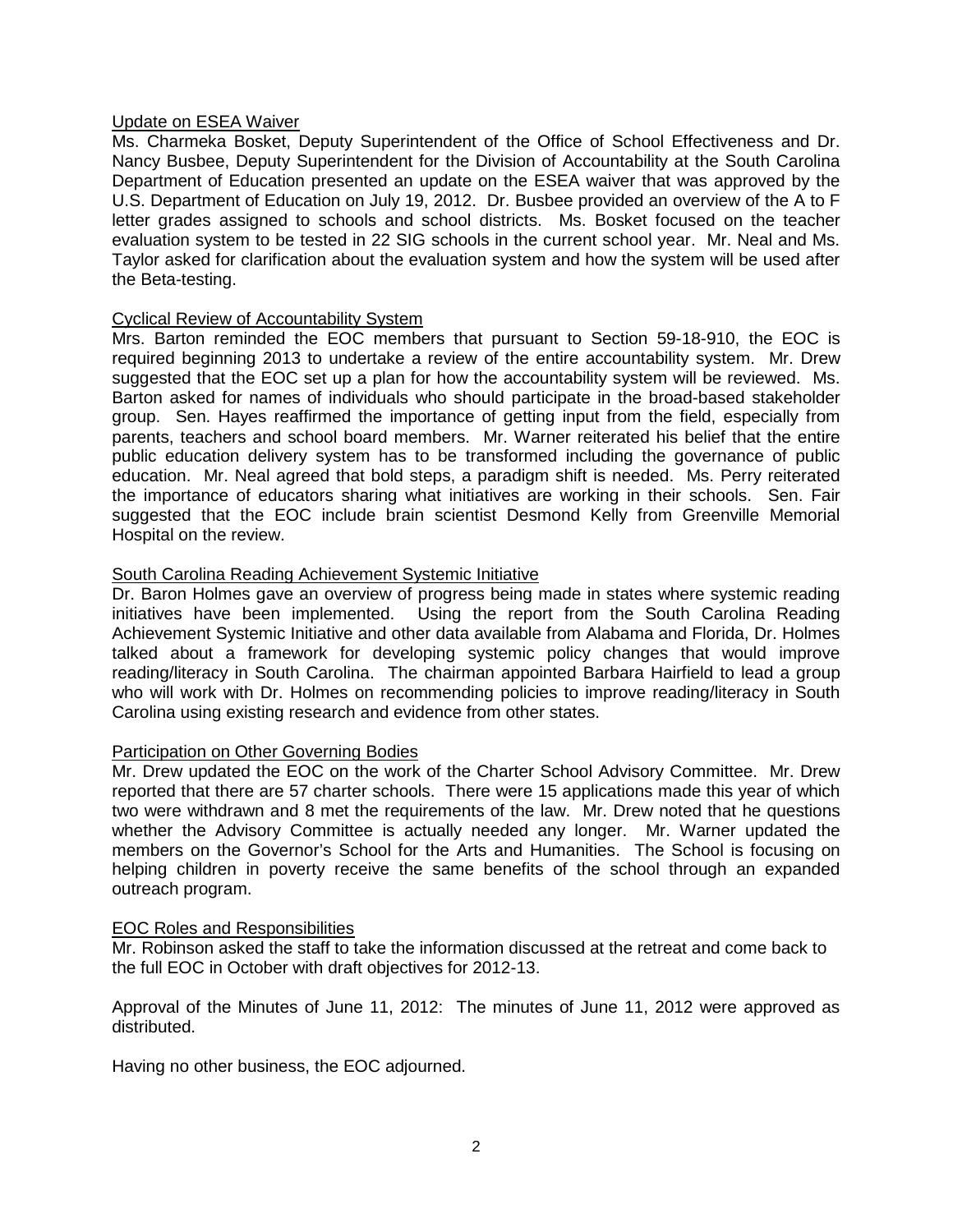### **SOUTH CAROLINA EDUCATION OVERSIGHT COMMITTEE Minutes of the Meeting October 8, 2012**

Members Present: Mr. Robinson; Mr. Bowers; Mr. Drew; Senator Fair; Senator Hayes; Mrs. Hairfield; Mr. Martin; Dr. Merck; Rep. Neal; Rep. Patrick; Rep. Smith; Mr. Warner; Mr. Whittemore; and Dr. Zais

- I. Welcome and Introductions: Mr. Robinson welcomed members and guests to the meeting. He introduced the newest member of the EOC, Mr. Phillip Bowers, who is the Speaker's business appointee to the EOC, filling the unexpired term of Mr. Terry Brown.
- II. Approval of the Minutes of the August 8, 2012 Meeting Mr. Drew noted an error in the minutes regarding the number of charter schools operating in the state. Mr. Warner also asked that the minutes be amended regarding the discussion on the ability of the new consortium assessments to reflect concern that the assessments may not be able to assess skills and dispositions. The minutes as amended were approved.
- III. Key Constituencies Catalytic Leadership Initiative
	- The chairman introduced the Catalytic Leadership Initiative, a group of individuals from across the spectrum (education, business, and community leaders) who have as their mission "to improve the quality of life of children of color and children of poverty within the state of South Carolina by creating, facilitating and maintaining catalytic connections and a strategic work plan which transcends political, geographical, organizational and generational boundaries." Specifically the group has targeted four key areas: education; health care; poverty and juvenile justice. The South Carolina Legislative Black Caucus is a partner of the initiative. The chairman then called upon Rep. Neal to introduce his fellow Initiative members who were in attendance.

Speaking for the Catalytic Leadership Initiative, Dr. Ronald Epps, former superintendent of Richland School District One described the collaborations that are working to establishing strategic connections and partnerships that focus on symbiotic interdependence of social programs and identifying strategic initiatives in the four areas to address - education, health, poverty and criminal justice.

Mr. Warner noted that diversity even exists in Greenville County. Dr. Epps responded that all schools have diversity but the same pedagogy of teaching is good for all. Dr. Merck asked about the impact of the Common Core State Standards on graduation rates. Dr. Epps responded that rigor has become more meaningful than ever with professional development being the key.

Rep. Neal followed up by talking about the importance of having community involvement, motivating parents and the community, to address the negative impact of poverty on children. The community has to play a role for positive changes to occur for children.

Rep. Smith asked how the state can get parents, whose children attend failing schools, to become involved. Dr. Epps concurred and noted that the Catalytic Leadership Initiative is now reaching out to the faith-based community to engage parents.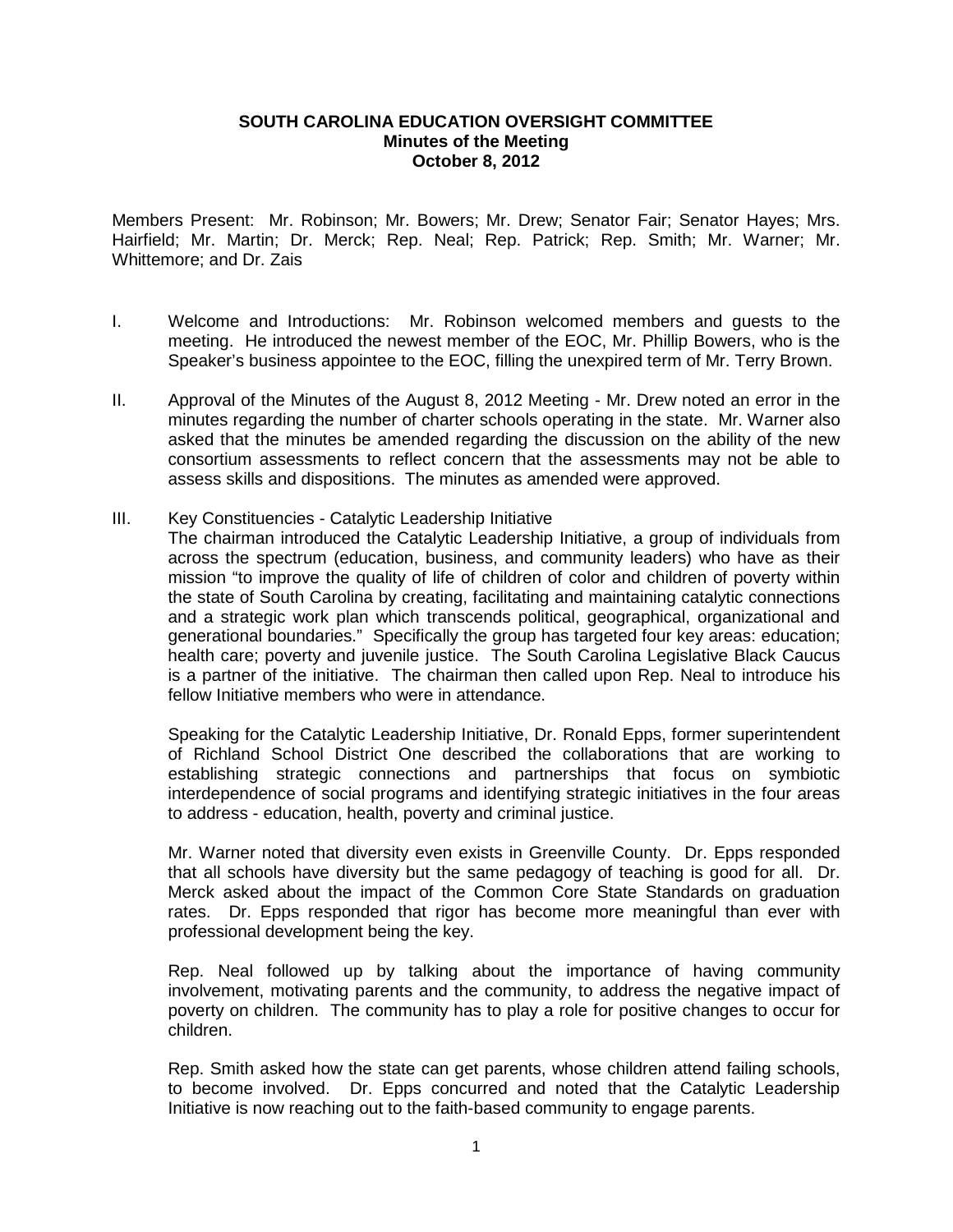# Subcommittee Reports

The committee then turned to the Subcommittee reports.

A. Academic Standards and Assessments:

Dr. Merck was recognized. First, regarding the Palmetto Gold and Silver Reward Program, Dr. Merck presented the following subcommittee recommendations along with a rationale for each:

Recommendation 1: The criteria used to evaluate Palmetto Gold and Silver Award winners based on the release of the 2012 state report cards should be amended accordingly. Regarding schools with steady growth, only schools that have a growth rating of Good or better for two consecutive years would receive a Palmetto Silver award. Schools that have a growth index of Average or better for three years would not be eligible for a Palmetto Silver Award.

Recommendation 2: The Accountability Division of the EOC will analyze the results of the 2012 state report cards and propose alternative criteria for the Palmetto Gold and Silver Award Program to the Academic Standards and Assessment Subcommittee for the 2013 state report card release. Significant changes to the Palmetto Gold and Silver criteria should be consistent with the implementation of the new value table and indices for determining growth ratings for the 2013 state report card ratings.

Dr. Zais asked for clarification if the subcommittee had recommended a specific model based on the May report. Mrs. Barton replied that the subcommittee had not endorsed one of the models but would analyze the results of the 2012 state report cards and the change to the growth index to make additional recommendations for \*the subsequent Palmetto Gold and Silver recognitions.

The committee then unanimously adopted both recommendations.

Then, Dr. Merck presented the initial comments of the subcommittee regarding the composition of cyclical review of the accountability system. Mr. Warner noted that the existing accountability system is not adequate and should promote innovation as was recommended by the EOC in the innovation proviso that was vetoed. Rep. Neal concurred that accountability must be broader than the acquisition of knowledge.

B. EIA and Improvement Mechanisms

Mr. Drew was recognized. He stated that the EIA and Improvement Mechanisms Subcommittee will begin its budget deliberations on October 22.

# C. Public Awareness

Mrs. Hairfield called upon Dana Yow of the EOC staff to review the public awareness campaign for 2012-13 as well as to reflect upon the actions taken last year. Ms. Yow focused on changes to the plan which include: (1) targeting business community; (2)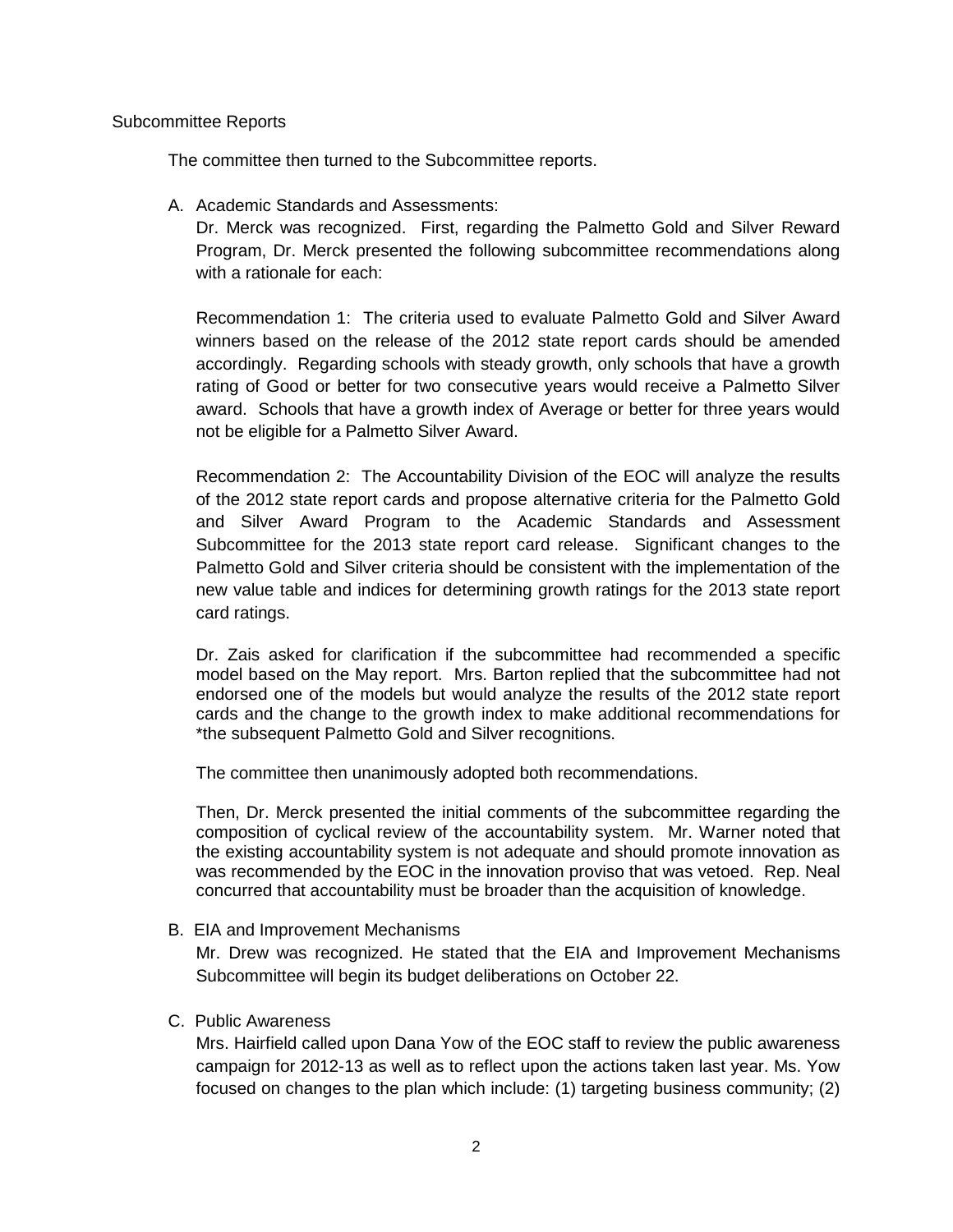considering outdoor advertising; (3) expanding social media; (4) conducting a video contest focused on innovation for middle and high school students; (5) updating Family Friendly Standards; and (6) engaging public in cyclical review of the accountability system.

# V. EOC Objectives for FY2012-13

The committee then reviewed the draft EOC objectives for 2012-13. Mr. Warner emphasized that the objectives do not adequately address the need to create urgency around improving public education. Mr. Drew noted that the objectives are specific goals that must be accomplished for the year. Mr. Warner pressed the members that the EOC must be bold, dramatic recommendations this year that raise the public awareness that progress and innovation need to occur; otherwise, the EOC is another example of fragmented governance. Mr. Warner suggested that the EOC needs to be the catalyst for transforming public education and can do so with bold recommendations.

Rep. Neal shared Mr. Warner's frustration and the need for innovation and transformation. Innovation must come from everyone – engage communities to move forward. Mr. Drew concurred with the sense of urgency and suggested that the cyclical review and public awareness campaign may be the avenues to raise these issues. Sen. Hayes reflected that the EOC's reputation as being an independent body that provides accurate information and is courageous to report the hard numbers and to report on how South Carolina is doing is vital. Rep. Smith concurred that the EOC's input is important to legislators.

The discussion then turned to governance issues. Dr. Zais noted that more autonomy at the local level is needed and more accountability for student performance. Dr. Zais affirmed that teacher and principal evaluations should hold teachers and principals accountable for student performance. Rep. Neal noted that more than one approach is needed to address failing schools. Engaging parents, communities as well as engaging all resources, not just educational services, are important.

VI. Adjournment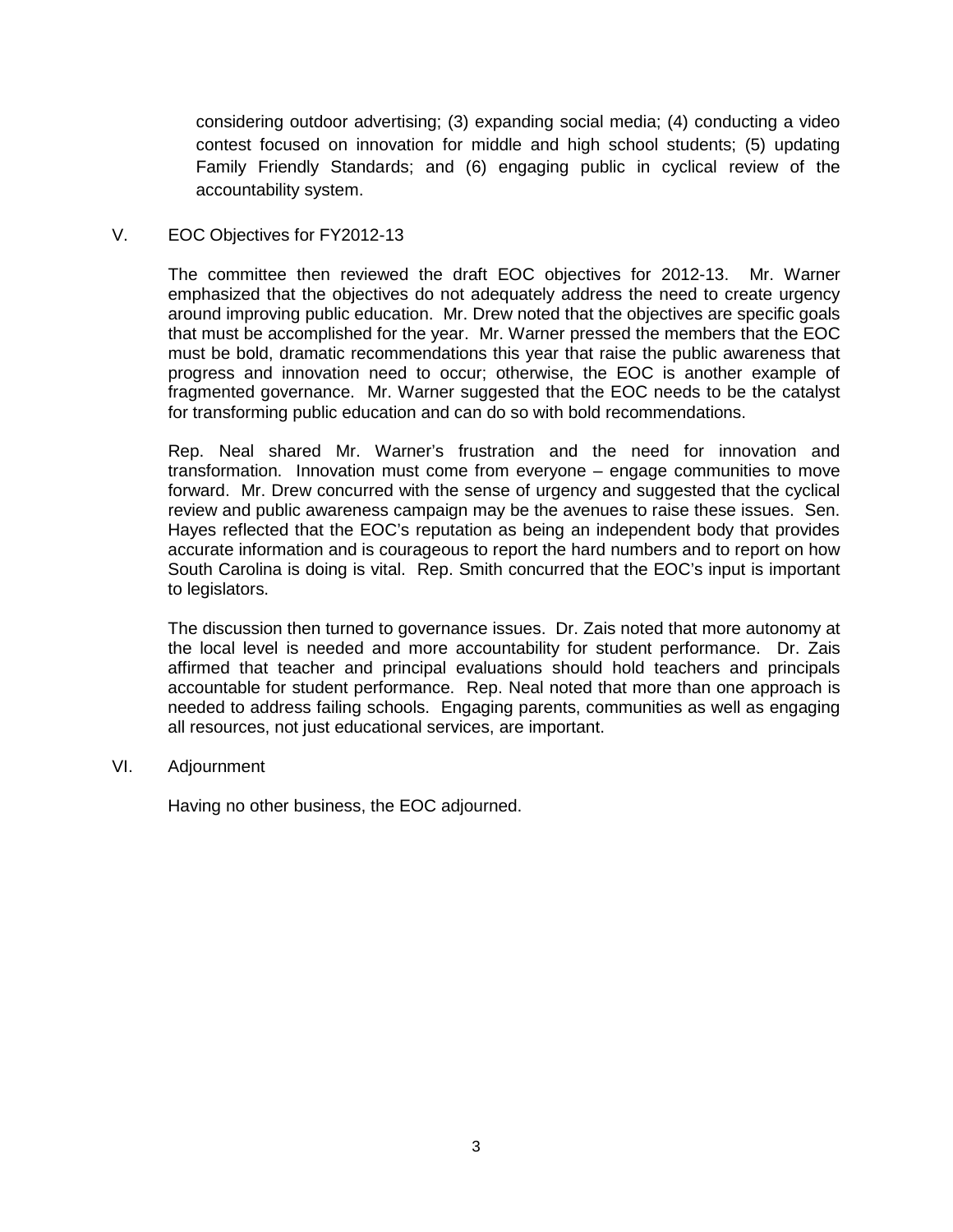## **SOUTH CAROLINA EDUCATION OVERSIGHT COMMITTEE Minutes of the Meeting December 10, 2012**

Members Present: Mr. Robinson; Mr. Bowers; Mr. Drew; Senator Fair; Senator Hayes; Mrs. Hairfield; Mr. Martin; Rep. Patrick; Rep. Smith; Mrs. Taylor; Mr. Whittemore; and Dr. Zais

Mr. Warner participated via conference call.

- I. Welcome and Introductions: Mr. Robinson welcomed members and guests to the meeting.
- II. Approval of the Minutes of the October 8, 2012 Meeting The minutes were approved as distributed.
- III. Subcommittee Reports

The committee then turned to the Subcommittee reports.

A. Academic Standards and Assessments:

Dr. Merck had an emergency at his high school this morning and could not attend. Mrs. Barton updated the committee concerning the release of the 2012 state district and school report cards. She pointed out the analysis on student performance that was published by the EOC and the information provided to all members of the General Assembly.

B. EIA and Improvement Mechanisms

Mr. Drew was recognized. He notified the committee that the EIA and Improvement Mechanisms Subcommittee had finalized its budget and proviso recommendations for Fiscal Year 2013-14 during a meeting held at 10:00 a.m. on December 10. The recommendations center around four key funding principles:

1. Public funds for education will be allocated based on the needs of students with the ultimate goal being that all children are prepared for success in a career or in postsecondary education.

2. Educators will be empowered to allocate resources at the school and classroom levels to best meet the academic needs of individual students. Such flexibility will allow teachers to provide innovative strategies and interventions to prepare all students for success in a career or in postsecondary education.

3. Schools and school districts will be held accountable for the results, which will be based on student performance and the ability of each student to succeed in a career or postsecondary education.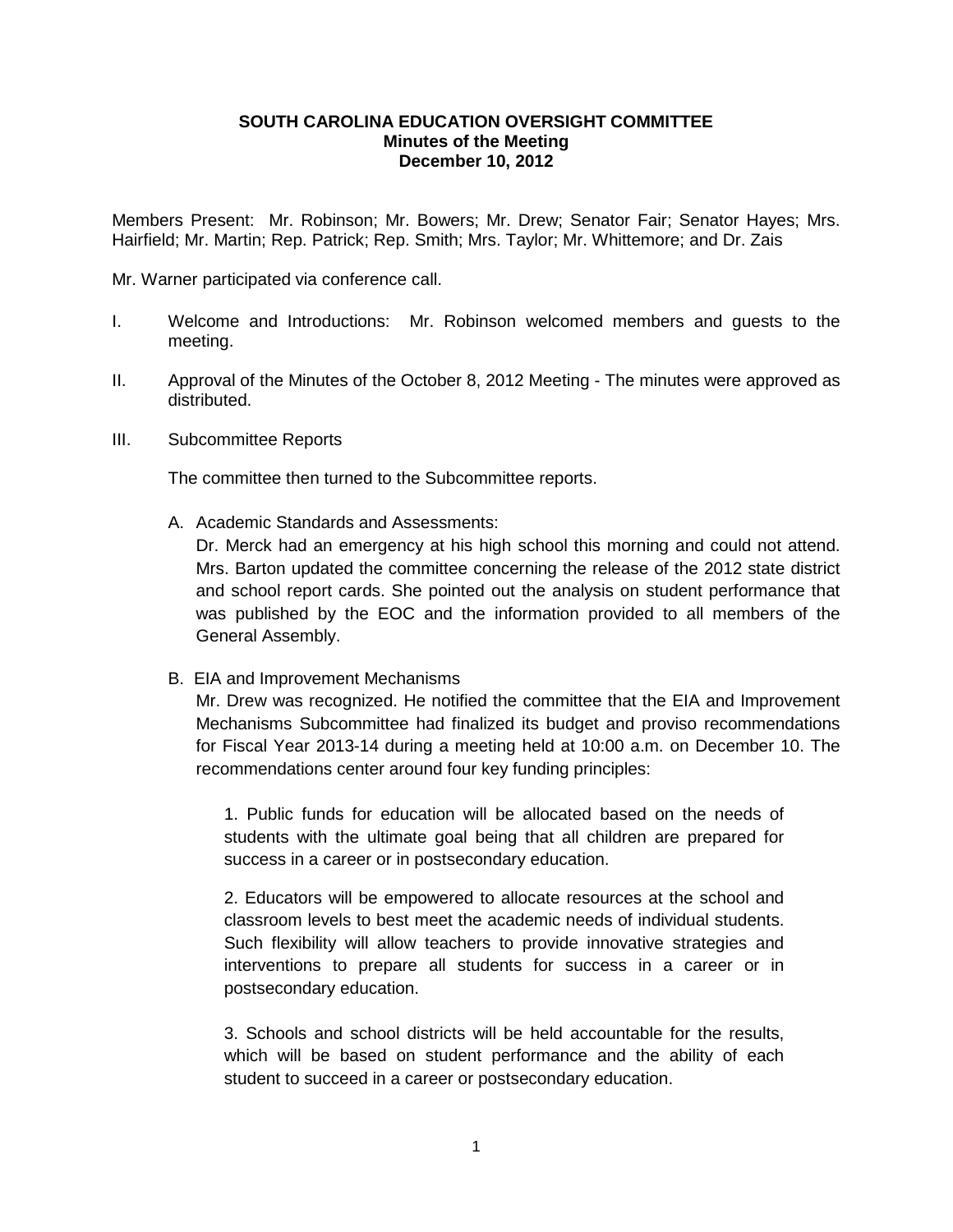4. Consolidation of line item appropriations assists in the simplification of the public education funding system and in the targeting of resources to students.

Mrs. Hairfield asked a question about STEM. Mrs. Taylor asked why the subcommittee recommended an increase for Teach For America but not an increase for the Teaching Fellows program. Senator Fair and Mr. Drew discussed the importance of technology and the changing role of ETV in public schools.

Mr. Bowers made a motion that the subcommittee recommendation be amended to reduce the funding for Teach For America from \$1.0 million to \$500,000 and to increase the appropriation for the Center for Educator Recruitment, Retention and Advancement (CERRA) by \$500,000. Senator Fair seconded the motion. Mr. Josh Bell, Executive Director of Teach For America, SC, and Ms. Jane Turner, Executive Director of CERRA, both addressed the EOC, reiterating that the two organizations work together and not against one another in attracting and recruiting individuals into classrooms throughout South Carolina.

Rep. Patrick asked for unanimous consent to amend the motion of Mr. Bowers to increase the appropriation to CERRA by \$500,000 and to reduce the increase for the SC Teacher Loan Program funding by \$500,000. Both Mr. Bowers and Senator Fair concurred with the amended motion. The motion was adopted.

# C. Public Awareness

Mrs. Hairfield reported that the Public Awareness Subcommittee continues to expand the EOC's message using several new initiatives: (1) a video conference contest for middle and high school students to create a two-minute video on innovation. The EOC received over 80 entries. (2) an occasional publication called "Tips for Educator Engagement" that is receiving significant online hits and interest from classroom educators throughout the state. Dana Yow then expounded on other initiatives: (1) Mr. Robinson has written and submitted an op-ed focusing on the success of highpoverty, high-performing schools and districts; (2) the executive director was on a panel at the SC School Boards Association where 385 school board members and superintendents were in attendance; (3) the EOC is working with the South Carolina Department of Education on revisions to the Family Friendly Standards which will include a new website for instant access to some of the web-based features; and (5) the EOC is collaborating with the SC State Library and county libraries throughout the state on initiatives to assist libraries in knowing how to assist struggling readers who visit the library.

# IV. Policy Discussion - 2013 Legislative Session